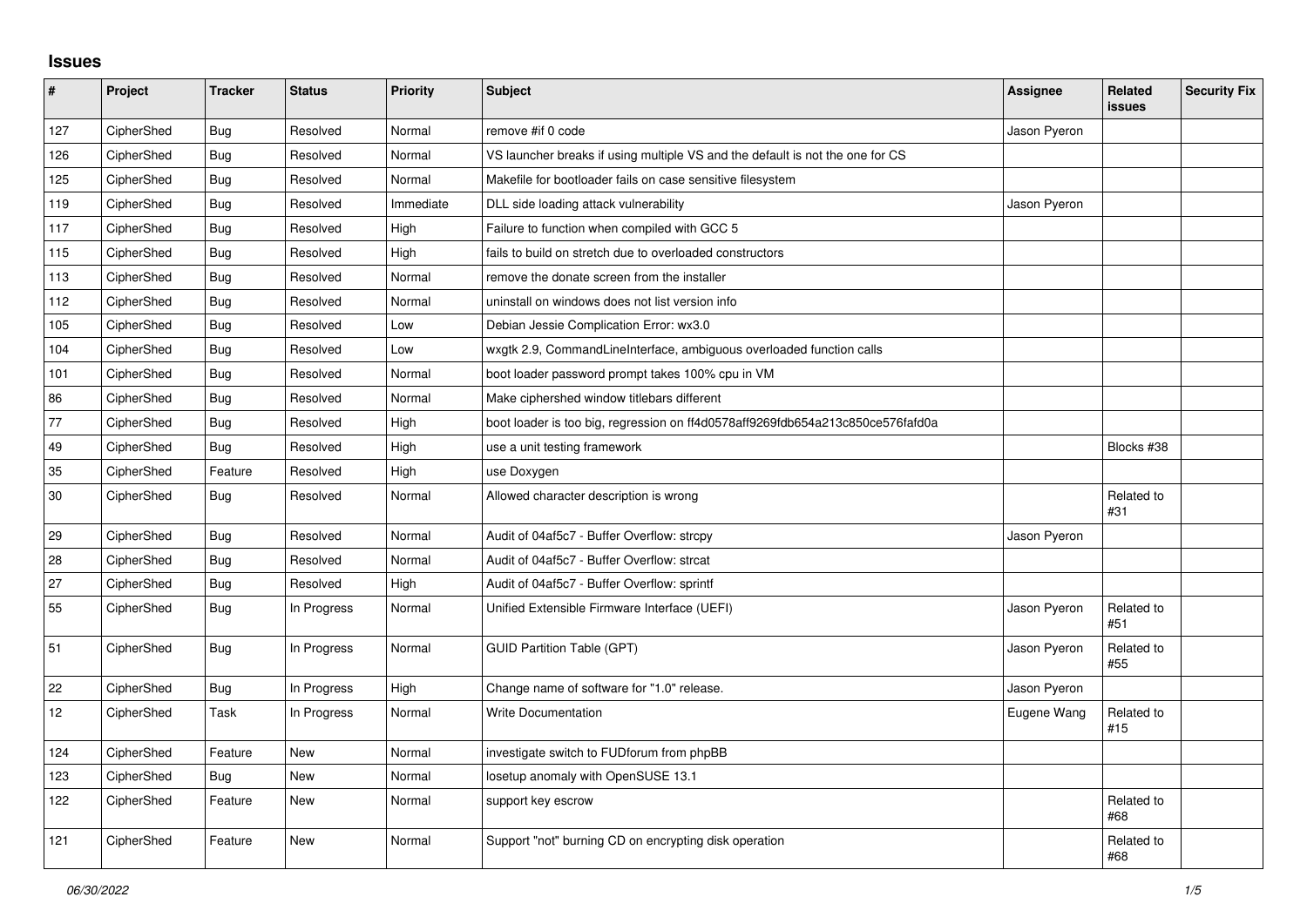| #   | Project    | <b>Tracker</b> | <b>Status</b> | <b>Priority</b> | Subject                                                                                                                                    | Assignee      | Related<br>issues | <b>Security Fix</b> |
|-----|------------|----------------|---------------|-----------------|--------------------------------------------------------------------------------------------------------------------------------------------|---------------|-------------------|---------------------|
| 118 | CipherShed | <b>Bug</b>     | New           | Normal          | upgrading truecrpyt fails if truecrypt is pinned to the taskbar                                                                            |               |                   |                     |
| 116 | CipherShed | Bug            | New           | Normal          | create an option for private/global volume mounting                                                                                        |               |                   |                     |
| 114 | CipherShed | Task           | New           | Normal          | Real, unified makefiles                                                                                                                    | Kyle Marek    |                   |                     |
| 111 | CipherShed | <b>Bug</b>     | New           | Normal          | ui does not show free drives below c: e.g. A: or B:                                                                                        | Niklas Lemcke |                   |                     |
| 110 | CipherShed | Bug            | New           | High            | Open Crypto Audit Project TrueCrypt CS-TC-4 - Unauthenticated ciphertext in volume<br>headers                                              |               |                   |                     |
| 109 | CipherShed | <b>Bug</b>     | New           | High            | Open Crypto Audit Project TrueCrypt CS-TC-3 - Keyfile mixing is not cryptographically sound                                                |               |                   |                     |
| 108 | CipherShed | <b>Bug</b>     | New           | Urgent          | Open Crypto Audit Project TrueCrypt CS-TC-2 - AES implementation susceptible to<br>cache-timing attacks                                    |               |                   |                     |
| 107 | CipherShed | <b>Bug</b>     | New           | Immediate       | Open Crypto Audit Project TrueCrypt CS-TC-1 - CryptAcquireContext may silently fail in<br>unusual scenarios                                |               |                   |                     |
| 106 | CipherShed | Task           | <b>New</b>    | Low             | Disable GitHub issue tracker                                                                                                               |               |                   |                     |
| 103 | CipherShed | Task           | New           | Low             | <b>Const Correctness</b>                                                                                                                   |               |                   |                     |
| 102 | CipherShed | Feature        | <b>New</b>    | Normal          | support for serial console in bootloader                                                                                                   |               |                   |                     |
| 100 | CipherShed | Feature        | New           | Normal          | Suggestion 4-Display the consequences of an action immediately (Immediacy of<br>consequences)                                              |               |                   |                     |
| 99  | CipherShed | Feature        | New           | Normal          | Suggestion 3-Separate required and optional input parameters                                                                               |               |                   |                     |
| 98  | CipherShed | Feature        | New           | Normal          | Suggestion 2 - Do not misuse native UI controls                                                                                            | Niklas Lemcke |                   |                     |
| 97  | CipherShed | Feature        | New           | Normal          | Suggestion 1 - Do not use unknown terminology                                                                                              | Niklas Lemcke |                   |                     |
| 96  | CipherShed | Feature        | New           | Normal          | installer to incorporate a post-installation quick-start wizard                                                                            |               |                   |                     |
| 95  | CipherShed | <b>Bug</b>     | New           | Normal          | Platform/SystemException.h and Common/Exception.h define the same class/struct                                                             |               |                   |                     |
| 94  | CipherShed | <b>Bug</b>     | New           | High            | CipherShed Volume Creation Wizard: Encryption of Host Protected Area":"Encryption of Host<br>Protected Area" class #32770 not initialized? |               |                   |                     |
| 93  | CipherShed | Feature        | New           | Normal          | support "quick" encrypt for new media (especially flash/SSD)                                                                               |               |                   |                     |
| 92  | CipherShed | Feature        | New           | Normal          | allow change of cipher/key on encrypted container without decrypting                                                                       |               |                   |                     |
| 91  | CipherShed | Feature        | New           | Normal          | use linked libraries in kernel driver to isolate logical units and later support plugins                                                   |               |                   |                     |
| 90  | CipherShed | Feature        | New           | Normal          | cipher setting preference file                                                                                                             |               |                   |                     |
| 89  | CipherShed | Feature        | New           | Normal          | Support the Common Criteria Collaborative Protection Profile for Full Disk Encryption                                                      |               |                   |                     |
| 88  | CipherShed | Bug            | <b>New</b>    | Normal          | smart card support for containers                                                                                                          |               |                   |                     |
| 87  | CipherShed | Feature        | New           | Low             | support multiple hidden volumes                                                                                                            |               |                   |                     |
| 85  | CipherShed | Bug            | New           | Normal          | Digcode.c is 9917 lines long, split it up                                                                                                  |               |                   |                     |
| 84  | CipherShed | <b>Bug</b>     | New           | Normal          | wcsncpy is subject to buffer overflow                                                                                                      |               |                   |                     |
| 83  | CipherShed | <b>Bug</b>     | New           | Normal          | deduplicate file names                                                                                                                     |               |                   |                     |
| 82  | CipherShed | Feature        | New           | Normal          | add sparse file detection to non-windows versions                                                                                          |               |                   |                     |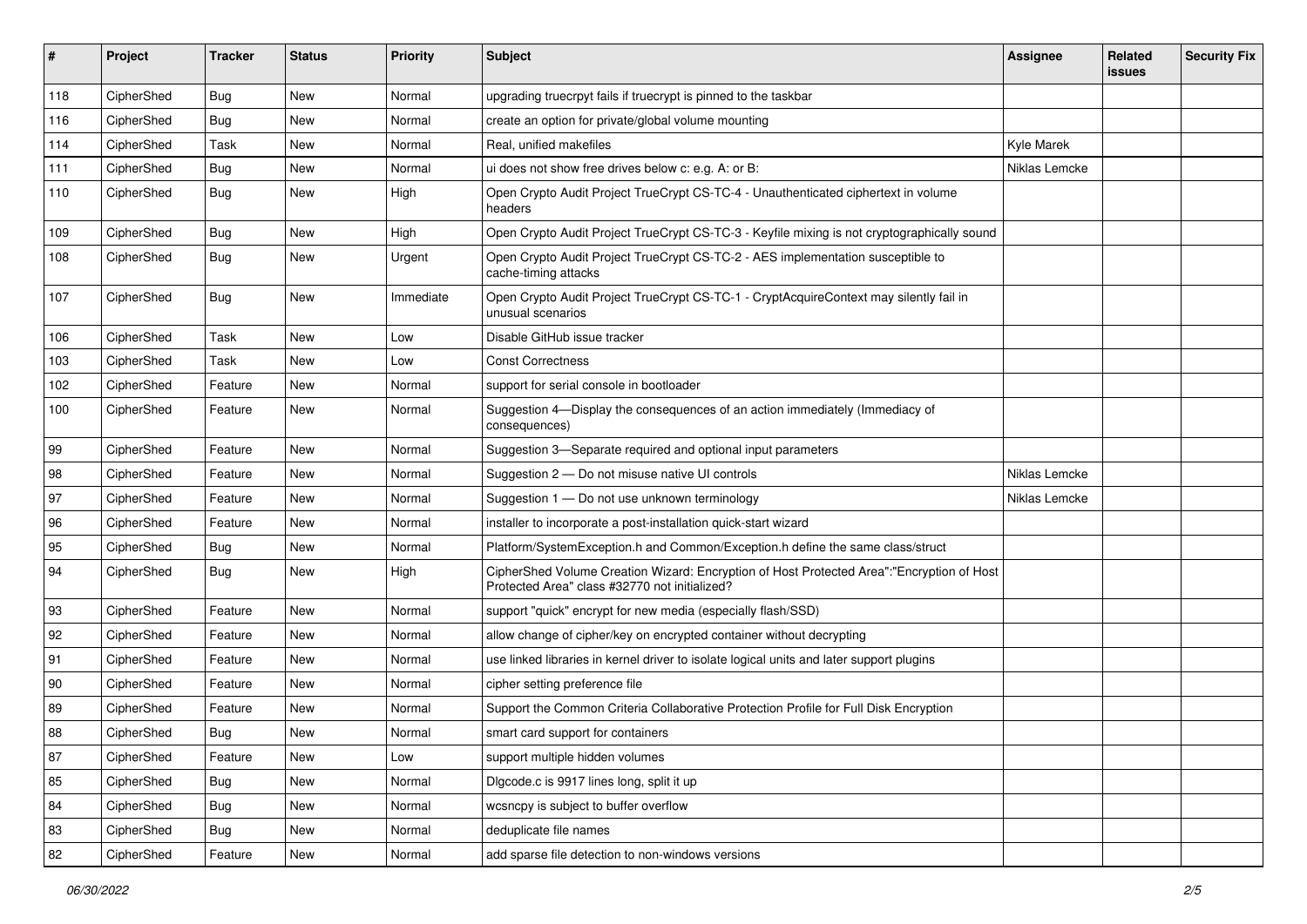| $\pmb{\#}$ | Project    | <b>Tracker</b> | <b>Status</b> | <b>Priority</b> | <b>Subject</b>                                                                                           | <b>Assignee</b> | <b>Related</b><br><b>issues</b> | <b>Security Fix</b> |
|------------|------------|----------------|---------------|-----------------|----------------------------------------------------------------------------------------------------------|-----------------|---------------------------------|---------------------|
| 81         | CipherShed | Feature        | New           | Normal          | Decrypt System drive via commandline                                                                     |                 |                                 |                     |
| 80         | CipherShed | <b>Bug</b>     | <b>New</b>    | Low             | TEST CASE: ubuntu 14 GUI install                                                                         |                 |                                 |                     |
| 79         | CipherShed | Feature        | New           | Low             | document a list of file systems compatible with Hidden Volume usage                                      |                 |                                 |                     |
| 78         | CipherShed | <b>Bug</b>     | New           | Normal          | update the ciphershed.org website, automatically                                                         |                 |                                 |                     |
| 76         | CipherShed | <b>Bug</b>     | <b>New</b>    | Normal          | MakeSelfExtractingPackage used in CI cannot have dialog boxes                                            |                 |                                 |                     |
| $75\,$     | CipherShed | Feature        | New           | Low             | code coverage - ConvertUTF.c                                                                             |                 |                                 |                     |
| 74         | CipherShed | <b>Bug</b>     | New           | Normal          | Hardcoded Build date in Help->About window                                                               |                 |                                 |                     |
| 73         | CipherShed | <b>Bug</b>     | <b>New</b>    | Normal          | Truecrypt icon showing in taskbar                                                                        |                 |                                 |                     |
| 72         | CipherShed | <b>Bug</b>     | New           | Normal          | The installation fails, but a message (from windows?) says it succeeds and asks if you want<br>to reboot |                 |                                 |                     |
| 71         | CipherShed | <b>Bug</b>     | <b>New</b>    | High            | passwords using non-ascii                                                                                |                 |                                 |                     |
| 70         | CipherShed | Feature        | <b>New</b>    | Normal          | track git info in build                                                                                  |                 |                                 |                     |
| 69         | CipherShed | Feature        | New           | Low             | integration test: mounting and sharing volumes                                                           |                 |                                 |                     |
| 67         | CipherShed | Feature        | <b>New</b>    | Normal          | print a backup                                                                                           |                 |                                 |                     |
| 66         | CipherShed | Feature        | New           | Normal          | provide robust API for usermode interaction with kernel driver                                           |                 |                                 |                     |
| 65         | CipherShed | Feature        | New           | Normal          | pure 64 bit version for windows                                                                          |                 | Related to<br>#63               |                     |
| 64         | CipherShed | Task           | <b>New</b>    | Normal          | Rewrite or remove LongReverse in Common/Dlgcode.c                                                        |                 |                                 |                     |
| 63         | CipherShed | <b>Bug</b>     | New           | Normal          | 64 bit gui on 64 bit systems                                                                             |                 | Related to<br>#65               |                     |
| 62         | CipherShed | Feature        | <b>New</b>    | Normal          | Administrative Configuration for Enterprise IT                                                           |                 |                                 |                     |
| 61         | CipherShed | Feature        | <b>New</b>    | Normal          | optionally support TPM                                                                                   |                 |                                 |                     |
| 60         | CipherShed | Feature        | New           | Normal          | Enhanced UX - shell extension for container management                                                   |                 | Related to<br>#34               |                     |
| 59         | CipherShed | <b>Bug</b>     | <b>New</b>    | Low             | optimized rescue disk                                                                                    |                 | Related to<br>#52               |                     |
| 58         | CipherShed | Feature        | New           | Low             | Tablet / Touch screen / non-keyboard boot support                                                        |                 |                                 |                     |
| 57         | CipherShed | Feature        | New           | Normal          | Skein support                                                                                            |                 |                                 |                     |
| 56         | CipherShed | Bug            | New           | Low             | FreeBSD support                                                                                          |                 |                                 |                     |
| 54         | CipherShed | Feature        | New           | Low             | Self Destruct Password                                                                                   |                 |                                 |                     |
| 53         | CipherShed | Feature        | New           | Low             | Portable / non-admin volume browser                                                                      |                 |                                 |                     |
| 52         | CipherShed | Feature        | New           | Low             | recovery utility & tools                                                                                 |                 | Related to<br>#59               |                     |
| 50         | CipherShed | Feature        | New           | Normal          | Linux FDE                                                                                                |                 | Related to<br>#5                |                     |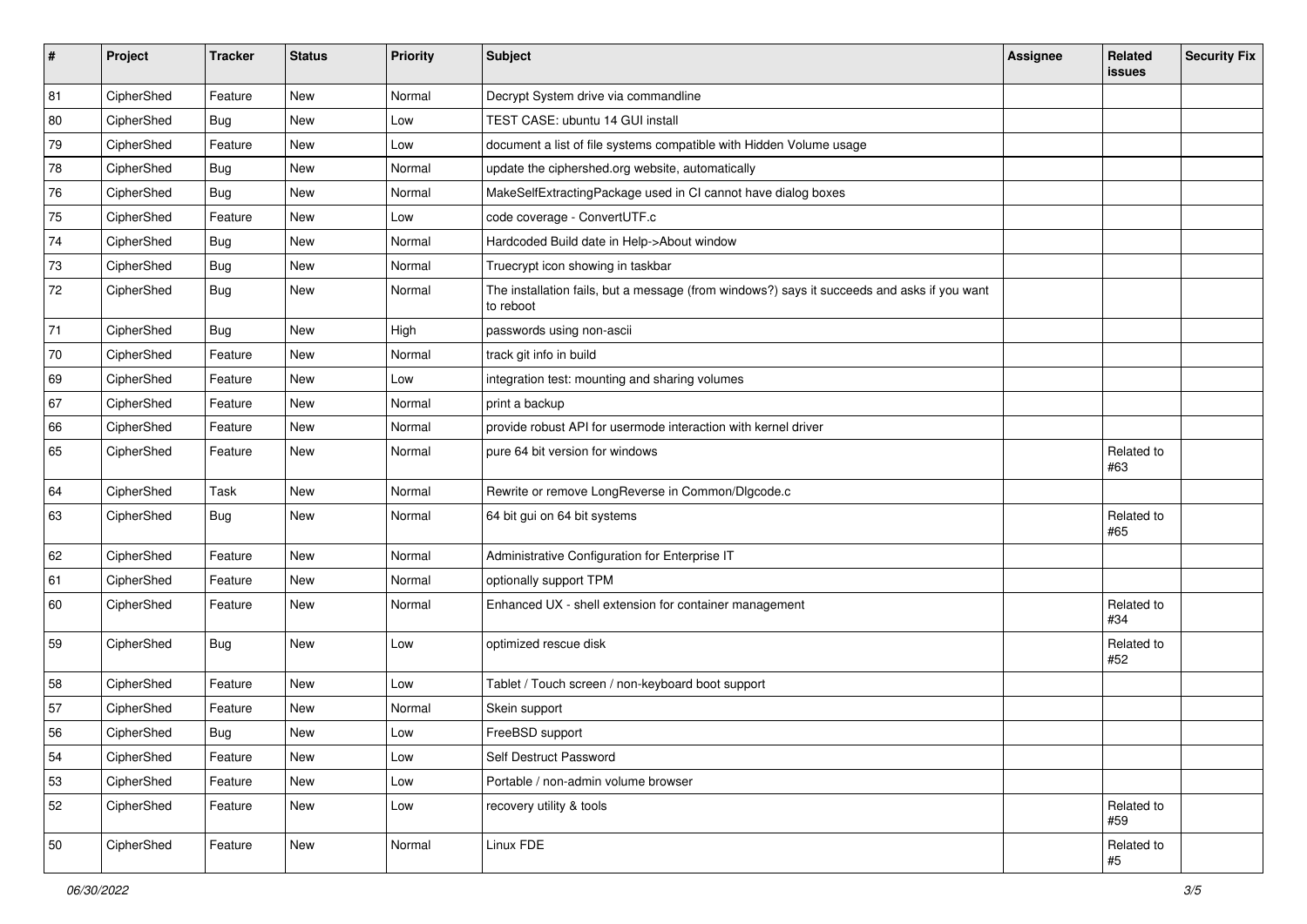| $\vert$ # | Project    | <b>Tracker</b> | <b>Status</b> | Priority | <b>Subject</b>                                                  | <b>Assignee</b> | <b>Related</b><br>issues | <b>Security Fix</b> |
|-----------|------------|----------------|---------------|----------|-----------------------------------------------------------------|-----------------|--------------------------|---------------------|
| 48        | CipherShed | <b>Bug</b>     | <b>New</b>    | High     | EncryptDataUnits() lacks error handling                         |                 |                          |                     |
| 47        | CipherShed | Bug            | New           | High     | GetWipePassCount() / WipeBuffer() can cause BSOD                |                 |                          |                     |
| 46        | CipherShed | <b>Bug</b>     | New           | High     | MountVolume() device check bypass                               |                 |                          |                     |
| 45        | CipherShed | Bug            | New           | High     | MainThreadProc() integer overflow                               |                 |                          |                     |
| 44        | CipherShed | Bug            | New           | High     | TC_IOCTL_OPEN_TEST multiple issues                              |                 |                          |                     |
| 43        | CipherShed | <b>Bug</b>     | New           | High     | IOCTL_DISK_VERIFY integer overflow                              |                 |                          |                     |
| 42        | CipherShed | <b>Bug</b>     | New           | High     | TC_IOCTL_GET_SYSTEM_DRIVE_DUMP_CONFIG kernel pointer disclosure |                 |                          |                     |
| 41        | CipherShed | <b>Bug</b>     | New           | High     | Windows kernel driver uses memset() to clear sensitive data     |                 |                          |                     |
| 40        | CipherShed | <b>Bug</b>     | New           | High     | Multiple issues in the bootloader decompressor                  |                 |                          |                     |
| 39        | CipherShed | <b>Bug</b>     | New           | High     | Sensitive information might be paged out from kernel stacks     |                 |                          |                     |
| 38        | CipherShed | <b>Bug</b>     | New           | High     | Weak Volume Header key derivation algorithm                     |                 | Blocked by<br>#49        |                     |
| 37        | CipherShed | <b>Bug</b>     | New           | High     | Open Crypto Audit Project issues                                |                 |                          |                     |
| 36        | CipherShed | Feature        | New           | Normal   | support multiple actors to open an encrypted volume             |                 |                          |                     |
| 34        | CipherShed | Feature        | New           | Normal   | windows mount point support                                     |                 | Related to<br>#60        |                     |
| 33        | CipherShed | Feature        | <b>New</b>    | Normal   | windows comamnd line volume creation                            |                 |                          |                     |
| 32        | CipherShed | Feature        | New           | Normal   | truecrypt.ch ideas thread                                       |                 |                          |                     |
| 31        | CipherShed | <b>Bug</b>     | New           | Normal   | there is duplicate code for password character checking         | Jason Pyeron    | Related to<br>#30        |                     |
| 26        | CipherShed | Bug            | New           | Normal   | Large External Drive Support on Mac (>512byte sector size)      |                 |                          |                     |
| 25        | CipherShed | Task           | New           | Normal   | Broken applinks                                                 |                 | Related to<br>#14        |                     |
| 24        | CipherShed | Task           | <b>New</b>    | Normal   | Add Windows 8 / Server 2012                                     | Rocki H         |                          |                     |
| 23        | CipherShed | <b>Bug</b>     | New           | Normal   | Windows 8 / 8.1 Fast Startup                                    | Rocki H         |                          |                     |
| 21        | CipherShed | <b>Bug</b>     | New           | High     | Method of mounting may be exploited                             |                 |                          |                     |
| 20        | CipherShed | Task           | New           | Normal   | Create dmg for os x                                             |                 |                          |                     |
| 19        | CipherShed | Task           | <b>New</b>    | Normal   | Create pkgbuild for arch                                        |                 |                          |                     |
| 18        | CipherShed | Task           | New           | Normal   | Create rpm packaging                                            |                 |                          |                     |
| 17        | CipherShed | Task           | New           | Normal   | Create debian packaging                                         |                 |                          |                     |
| 16        | CipherShed | Task           | New           | High     | Create list of all installed files / registry keys (Windows).   | Rocki H         | Related to<br>#2         |                     |
| 15        | CipherShed | Task           | New           | Normal   | Create Gnu Info page                                            | Eugene Wang     | Related to<br>#12        |                     |